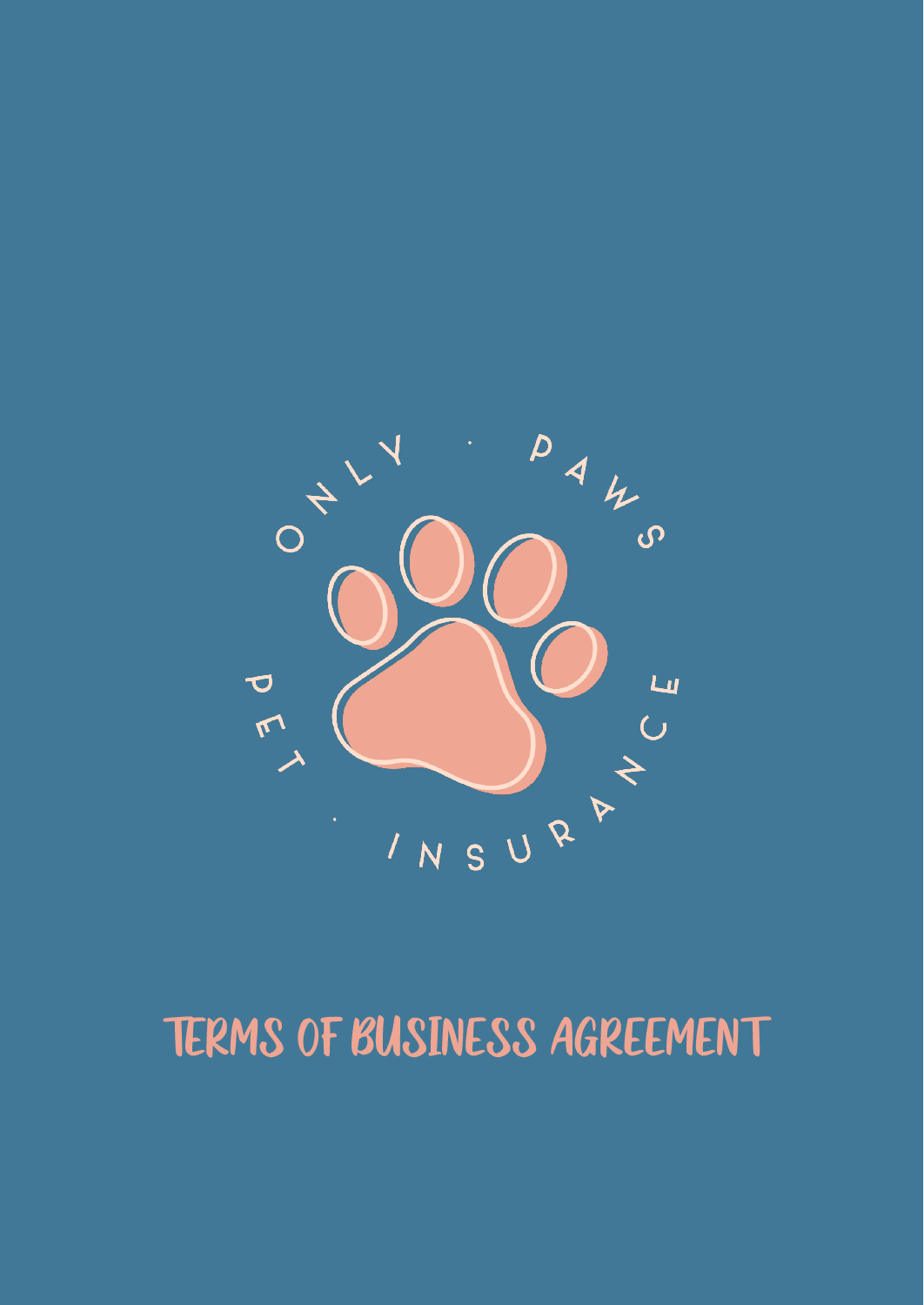Only Paws, trading name of Trusted Insurance Services Ltd Address: 18th Floor, 100 Bishopsgate, London, EC2N 4AG

# Email: info@onlypawspetinsurance.co.uk

This document sets out the terms upon which Trusted Insurance Services Ltd ("we", "us", "our", or "Only Paws") agrees to provide insurance services to you and contains details of our regulatory responsibilities.

By applying for insurance on our website you agree to these terms and have read and understood the terms and conditions.

#### **Statement Of Demands And Needs** 1

This policy is suitable for pet owners who wish to protect themselves against the unforeseeable costs associated with pet ownership.

# 2. Product Offering

Only Paws acts as an agent of Casualty & General Insurance Company (Europe) Limited ("CGICE") (the insurer) and provides pet insurance products along with a claims handling service. If you decide to proceed with a product, your contract of insurance is with Casualty & General Insurance Company (Europe) Limited ("CGICE") who are registered in Gibraltar (registered number 89400) and are licenced by the Gibraltar Financial Services Commission.

Your instruction to us to set up an insurance policy on your behalf forms a contract between you and your insurer. This insurance does not give rights to any person other than you unless your policy document states otherwise.

#### Disclosure And Service Level  $\mathbf{3}$

It is very important that you provide us with correct information when taking out your insurance for your pet. If you purposely supply incorrect information, act dishonestly or make an exaggerated or false claim, we will cancel your policy, not pay your claim and retain any premiums from the date of the fraudulent claim.

If we have paid a claim to you and then are made aware that it was done fraudulently, you will need to pay all claims money back to us from the date the fraud occurred. The amount you would need to pay back would also include any eligible claims made after the date the fraud occurred. We are also responsible for informing other organisations and relevant authorities of any fraudulent claims that you make. It is your responsibility to tell other insurers that we have cancelled your policy due to fraud.

You will not receive any advice and we will not make any recommendations when arranging your insurance. We may however ask some questions to narrow down the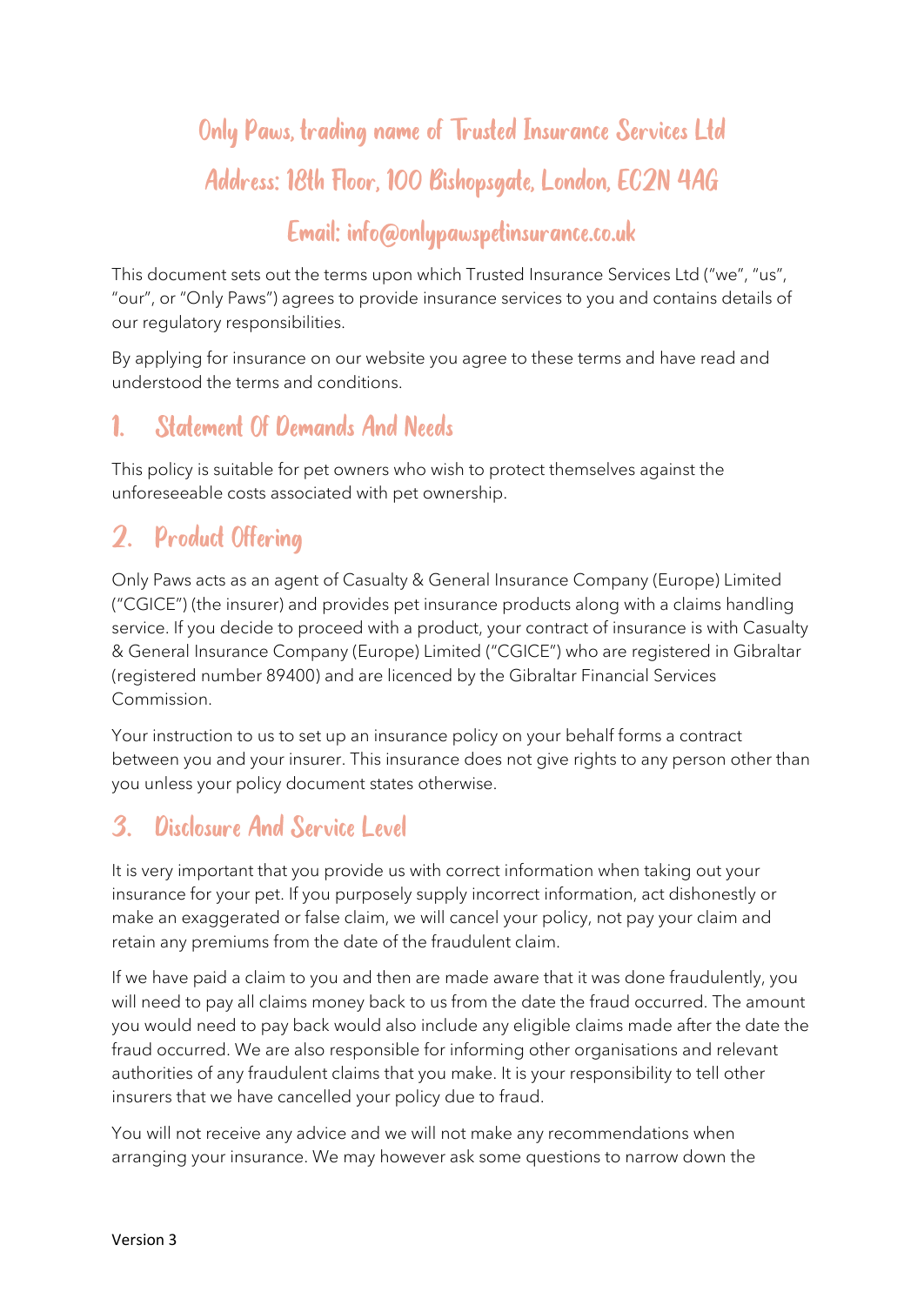selection that we will provide details on. You will then need to make your own choice about how to proceed and whether a particular product meets your insurance needs.

### 4. Communications

During the course of our relationship, we will use e-mail, sometimes attaching further data in electronic form. In communicating with us you accept the inherent risks of this method of communication, which include the risk of interception or unauthorised access, the risk of corruption and the risks of exposure to viruses and other harmful software. Any instructions or communication via e-mail cannot be considered notification to us unless receipt is acknowledged by us; this does not include an automatically generated reply. We have virus-checking systems but you will still be responsible for checking any e-mail sent to you. You will also be responsible for checking that messages are complete. Should a dispute occur between us, both of us agree that this form of communication represents legal evidence and Only Paws' systems represent the definitive record of electronic communications and documentation.

#### 5. Documentation Review

You need to check and confirm if all the information in the documents is correct, paying particular attention to any declaration made and assumptions agreed with. It is important that you read all insurance documents issued to you and you are aware of the cover, limits and any other terms that apply. Particular attention should be given to any endorsements or special conditions as failure to comply with them could invalidate your policy or mean that claims may not be paid. You must inform us immediately of any changes in circumstances, which may affect the services provided by us or the cover provided by your policy. If you are unsure about this matter, please contact us on [info@onlypawspetinsurance.co.uk.](mailto:info@onlypawspetinsurance.co.uk)

You are responsible for informing us as soon as practical of any changes in yours or your pet's circumstances that may affect the cover provided under your insurance policy.

#### **Privacy And Data Protection**  $\mathbf{6}$

Only Paws is the data controller of any personal information you provide to the Only Paws or personal information that has been provided to Only Paws by a third party. We collect and process information about you in order to arrange and administer insurance policies and to process claims. Your information is also used for business purposes such as fraud prevention and detection and financial management. This may involve sharing your information with third parties such as insurers, brokers, reinsurers, claims handlers, loss adjusters, credit reference agencies, service providers, professional advisors, our regulators, police and government agencies or fraud prevention agencies.

Only Paws may record or monitor telephone calls we make to you for training purposes and with the aim of improving the services that we provide to you.

For further information on how your information is used and your rights in relation to your information please see the Privacy Policy - [www.onlypawspetinsurance.co.uk/privacy-](www.onlypawspetinsurance.co.uk/privacy-policy)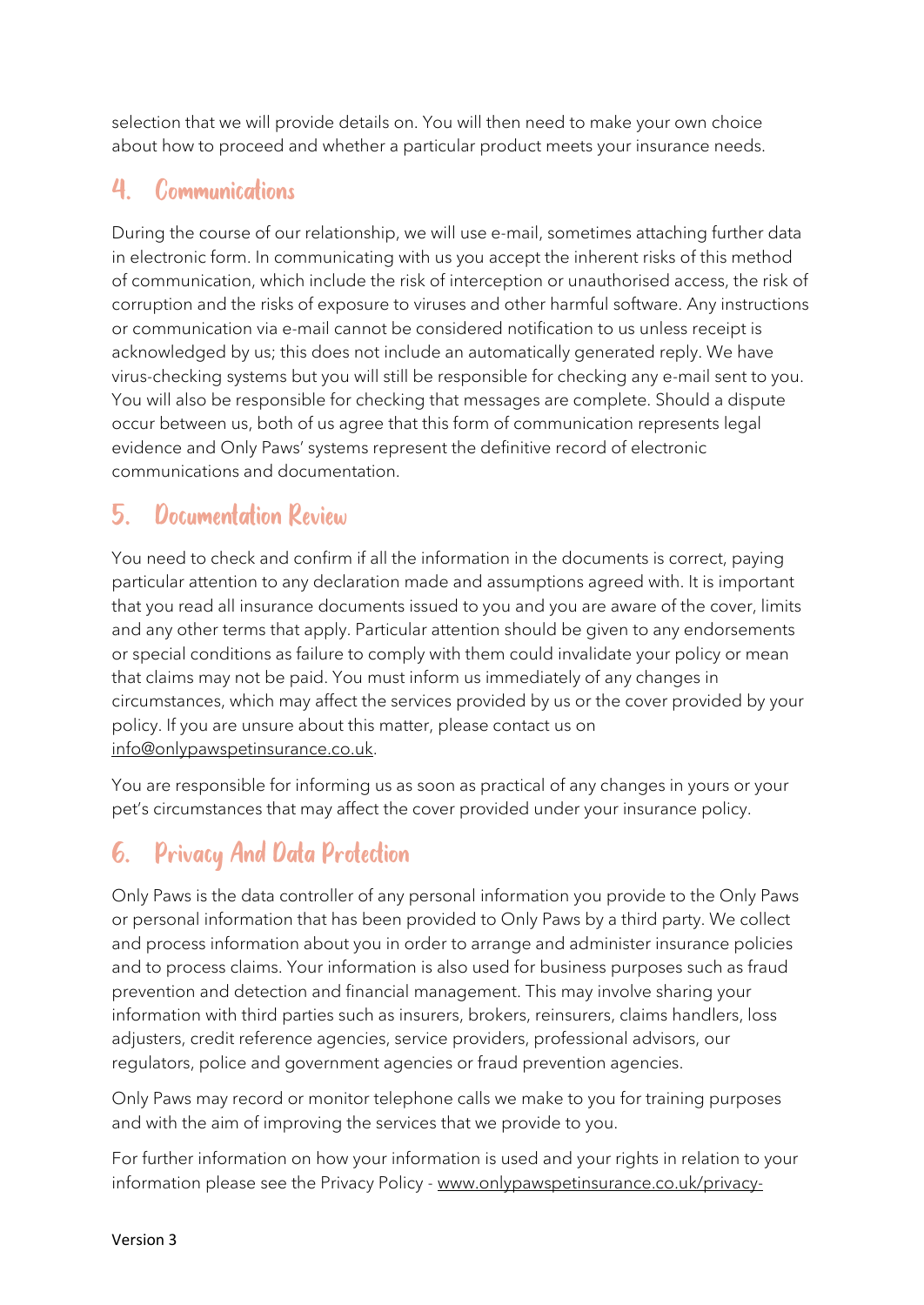[policy.](www.onlypawspetinsurance.co.uk/privacy-policy) If you have questions in relation to this notice, or data protection generally, please contact Only Paws' data protection officer, whose contact details are provided below:

You can contact the data protection officer by emailin[g dpo@onlypawspetinsurance.co.uk.](mailto:dpo@onlypawspetinsurance.co.uk)

## 7. Premium Payment

Only Paws acts as an agent of the insurer in collecting premiums, handling refunds and the transfer of claim monies.

Payment of premium is due before cover commences or otherwise as stated under the terms and conditions issued to you. Failure to pay premiums due will mean your insurance policy might not commence or that it will be cancelled. In the absence of any other agreement, the non-payment of premiums may be taken as instruction to cancel cover. We collect and hold insurance premiums as an agent of the insurer. Premiums received by us will be treated as having been received by the insurer.

### **8.** Fees And Commission

We are paid commission by Casualty & General Insurance Company (Europe) Limited ("CGICE") as the underwriter, which is based on your total premium. This also applies for transactions throughout the policy term. We arrange your insurance policy with the insurer on your behalf and you do not pay us a fee for doing this. We will take commission due to us upon receipt of your premium unless the terms of business between the insurer and us specifies otherwise. Commissions earned are non-refundable in the event of cancellation of the policy or termination of our services.

#### $\bm{q}_1$ Claims

You are responsible for notifying us of claims and or any circumstances, which may give rise to a claim as soon as possible. Failure to follow the notification requirements, particularly timing, as set out in the policy, may mean your claim is not paid. In presenting a claim, it is your responsibility to do so honestly and to the best of your knowledge by providing complete and accurate information. All claims must be submitted via the Only Paws Customer Portal.

# 10. Cancellation Right

Once you receive your full policy documents and you are not satisfied with the offering, you have 14 days within which you can cancel the policy and receive a refund of any premium you have paid unless you have made a claim. If a claim has been made any outstanding premium will be due at cancellation, which we will request to be paid before any claim is made.

After the 14 day period, as long as no claim has been made, you may cancel this policy at any time and receive a pro rata refund of the premium paid for each unexpired full month of cover, calculated from the date the cancellation request is received by us. If a claim has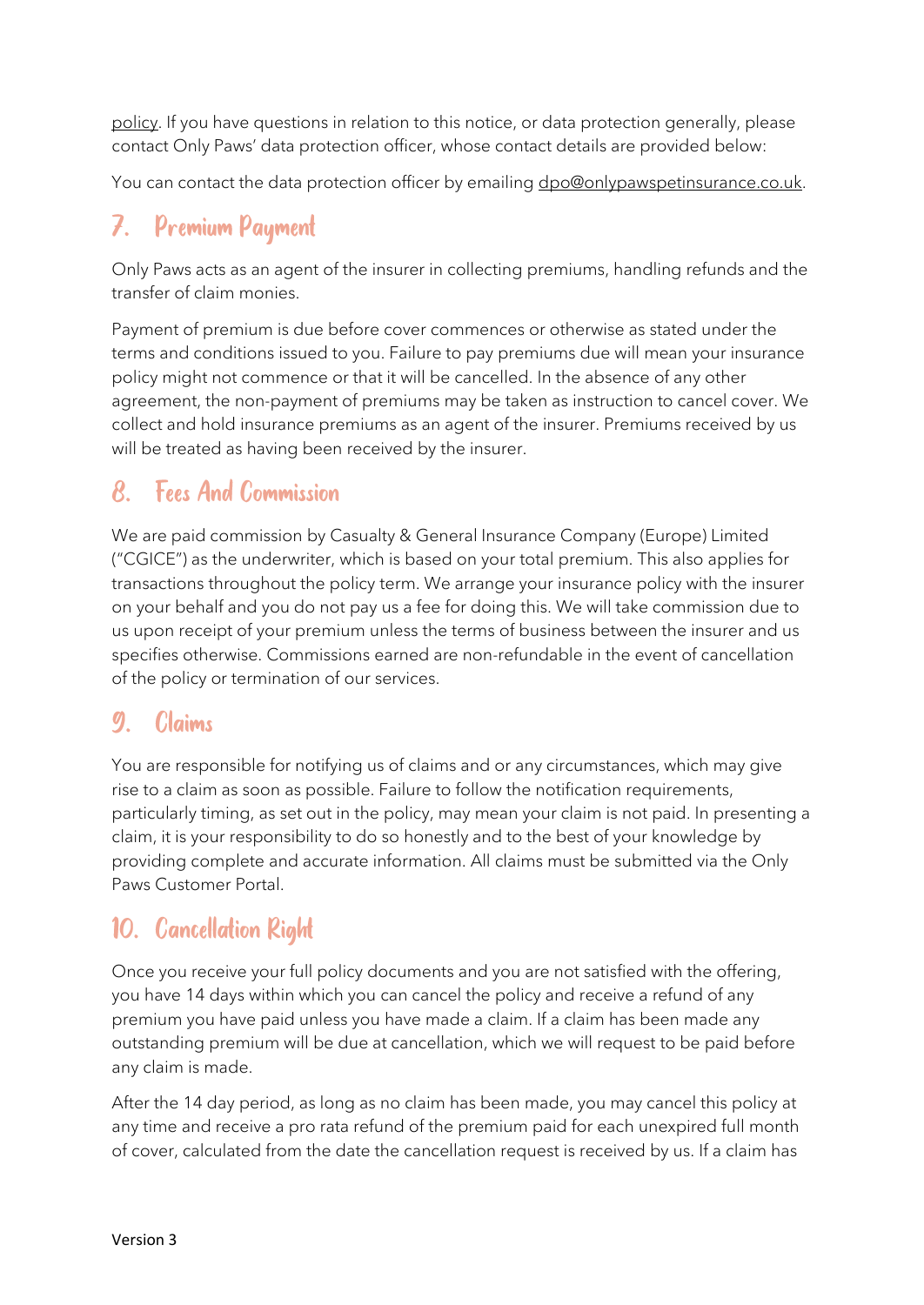been made any outstanding premium will be due at cancellation, which we will request to be paid before any claim is made.

Should you wish to alter this policy or cancel it please contact Only Paws using the email address: [info@onlypawspetinsurance.co.uk.](mailto:info@onlypawspetinsurance.co.uk)

If you miss a payment for your policy we will try and contact you. We will ask that you pay all missed payments to keep your policy going. If you make a claim, we will need you to pay the missed payments before we can pay the claim. If you do not make the necessary payments, we reserve the right to cancel your policy.

We can cancel this policy at any time by giving 14 days' notice. We will refund any premium that you have paid for the part of the policy year after the date of the cancellation. You will receive a pro rata refund of the premium paid for each unexpired full month of cover, calculated from the date of cancellation.

#### **Complaints Handling** 11.

We aim to provide you with a high level of customer service at all times, but if you are not satisfied, please contact us via email using: [complaints@onlypawspetinsurance.co.uk.](mailto:complaints@onlypawspetinsurance.co.uk)

When dealing with your complaint, it will be handled by a dedicated complaints investigator who will be impartial and will not have been directly involved in the matter which is the subject of the complaint. A summary of these procedures is available upon request. Only Paws will look to resolve your complaint in the quickest time possible and we must write to you with a final response within 40 days of receiving your complaint.

If you are still not satisfied once we have provided our final response, you may be entitled to refer the matter to the Financial Ombudsman Service, this must be done within six months of receiving our final response. If you do not refer your complaint in time, the Ombudsman will not have our permission to consider your complaint and so will only be able to do so in very limited circumstances. For example, if it believes that the delay was as a result of exceptional circumstances. The Financial Ombudsman Service can be contacted via the following channels: Post: Financial Ombudsman Service, Exchange Tower, London E14 9SR. Phone: 0300 123 9 123 or 0800 023 4567. Email: [complaint.info@financial](mailto:complaint.info@financial-ombudsman.org.uk)[ombudsman.org.uk](mailto:complaint.info@financial-ombudsman.org.uk)

# 12. Financial Services Compensation Scheme (FSCS)

Only Paws is covered by the Financial Services Compensation Scheme (FSCS) which is the UK's statutory fund of last resort for customers of financial services. You may be entitled to compensation from the scheme. Further information is available from the FSCS who can be contacted by telephone on 0800 678 1100 or 020 7741 4100 and by email via their website at: [www.fscs.org.uk/contact-us/.](www.fscs.org.uk/contact-us/)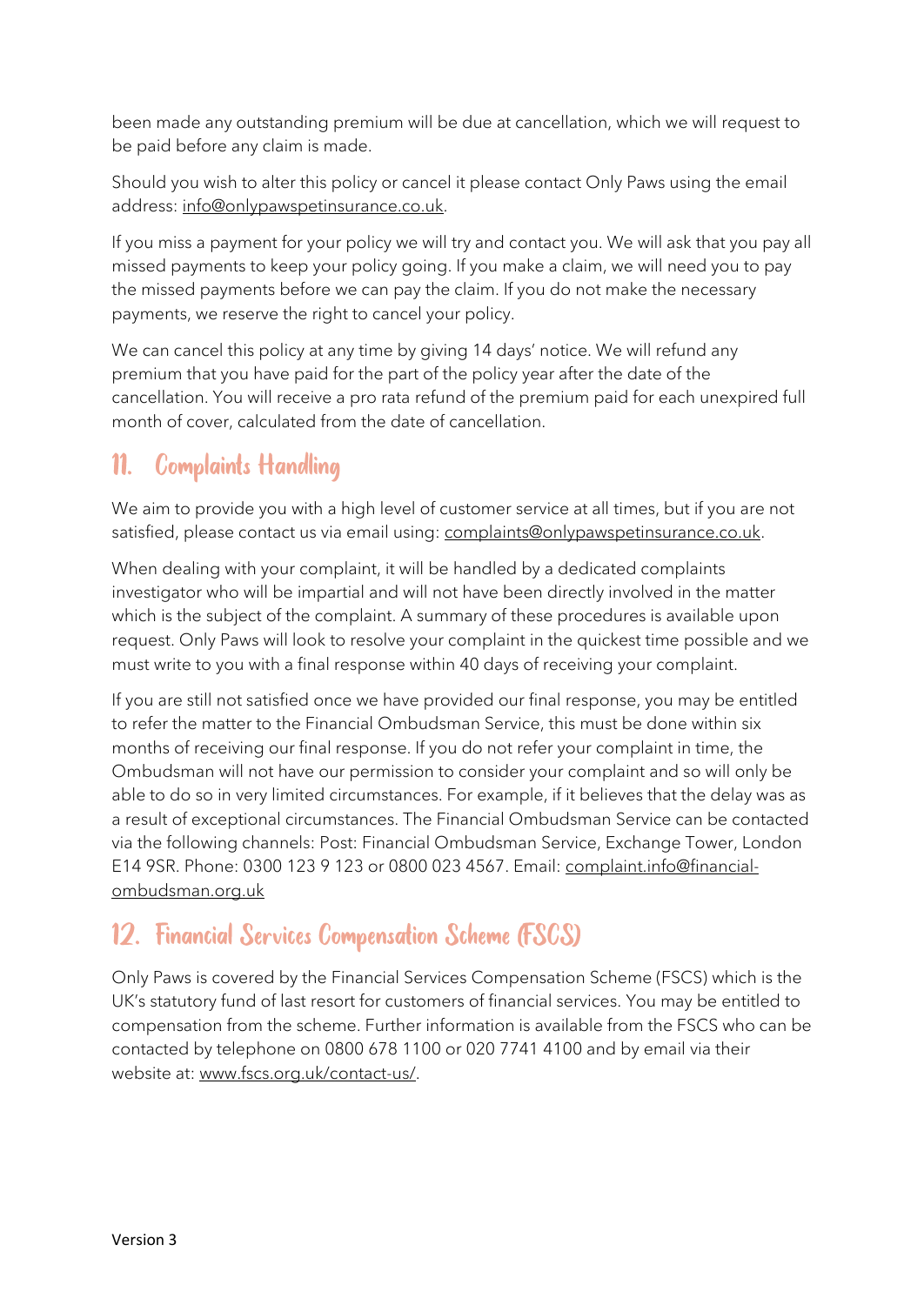# 13. Limitation Of Liability

In the event of any breach of these terms and/or in the event of any representation, statement, act or omission including negligence arising in connection with all contracts between us, then the following provisions set out our entire financial liability (including any liability for the acts or omissions of our employees, agents and subcontractors) to you. Nothing in these terms excludes or limits our liability for death or personal injury caused by Only Paws' negligence, or for Only Paws' fraud, fraudulent misrepresentation or breach of any regulatory obligation. We will not be liable to you for any losses that you or anyone else may suffer that are not directly associated with either our negligence or failure to provide our services to you in accordance with our agreement. Our total liability to you in respect of all losses arising as a direct consequence of any negligent performance of our services shall not exceed £1,250,000.

### 14. Regulation

Only Paws is a trading name of Trusted Insurance Services Ltd (Company number: 13288742 & FCA number: 950049) registered offices at 18<sup>th</sup> Floor, 100 Bishopsgate, London, England, EC2N 4AG. Trusted Insurance Services Ltd is an Appointed Representative of City Insurance Brokers Ltd, authorised and regulated by the Financial Conduct Authority (No 831252).

This information can be checked by visiting the FCA website at [www.fca.org.uk/register.](www.fca.org.uk/register)

Our permitted business is non-advised selling and assisting in the administration and performance of general insurance contracts.

Insurance is provided by Casualty & General Insurance Company (Europe) Ltd which is regulated in Gibraltar under company number: 89400 with a registered address at Suite 3A, Centre plaza, 2 Horse Barrack Lane, Main Street, Gibraltar. Casualty & General Insurance Company (Europe) Ltd is authorised and regulated by the Gibraltar Financial Services Commission under the Financial Services (Insurance Companies) Act subject to limited regulation by the Financial Conduct Authority and Prudential Regulation Authority.

# 15. Professional Indemnity Insurance

We maintain professional indemnity insurance in accordance with the requirements of the FCA. The limit of indemnity will be not less than £1,250,000 per claim.

### 16. Governing Law And Jurisdiction

Both parties are entitled to choose the law applicable to this contract of insurance. We propose the law of England and Wales and in the absence of any agreement to the contrary, the relevant law of England and Wales shall apply. Any disputes shall be referred to the exclusive jurisdiction of the relevant English Courts.